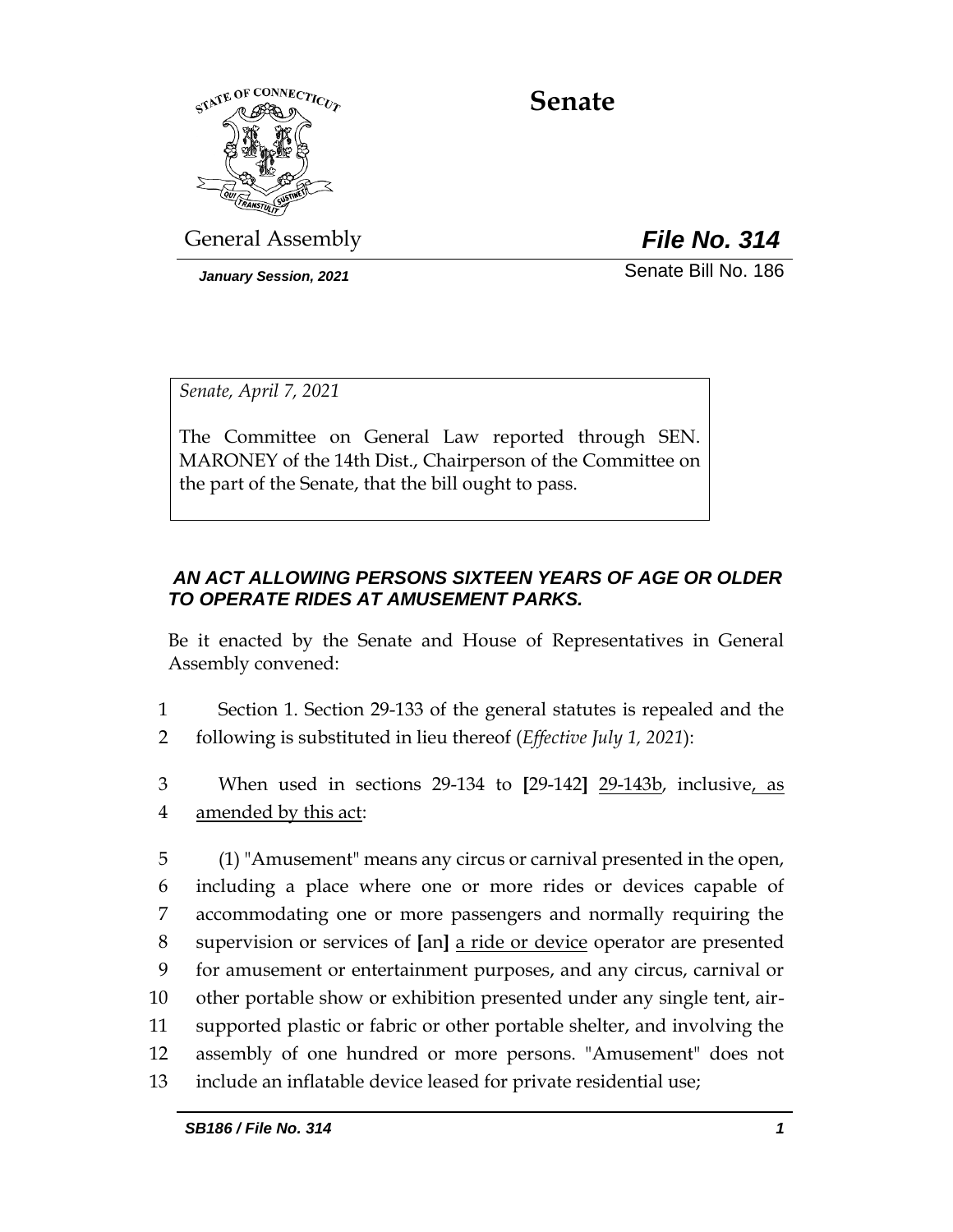(2) "Commissioner" means the Commissioner of Consumer Protection; (3) "Insurance Commissioner" means the state Insurance Commissioner; (4) "Grandstand" means any structure, either with or without a roof, providing seating for one hundred or more persons; (5) "Owner" means the proprietor, operator, agent or possessor of such amusement; (6) "Tent" means any structure with or without side panels having wood or metal supports and using any kind of a textile or similar material for coverage, and having a capacity sufficient to shelter one hundred or more persons or covering a ground area of more than one thousand two hundred square feet; **[**.**]** (7) "Ride or device operator" means the person in charge of a mechanical amusement ride or device who causes such ride or device to operate and has direct control of the starting, stopping or speed of a mechanical amusement ride or device; and (8) "Carnival" means a transient enterprise that offers portable mechanical amusement rides or devices for public amusement and entertainment purposes, but excluding any enterprise that offers the lease of inflatable devices for private residential use. Sec. 2. Section 29-143b of the general statutes is repealed and the following is substituted in lieu thereof (*Effective July 1, 2021*): (a) Nothing in section 29-133, as amended by this act, or 29-136 shall 38 be construed to preclude the hiring of a ride or device operator under the age of eighteen to operate amusement rides and devices at a location other than a carnival, provided (1) any such amusement ride or device operator is at least sixteen years of age, and (2) an adult of at least 42 eighteen years of age who is trained in normal operating and emergency procedures supervises the area containing such amusement rides and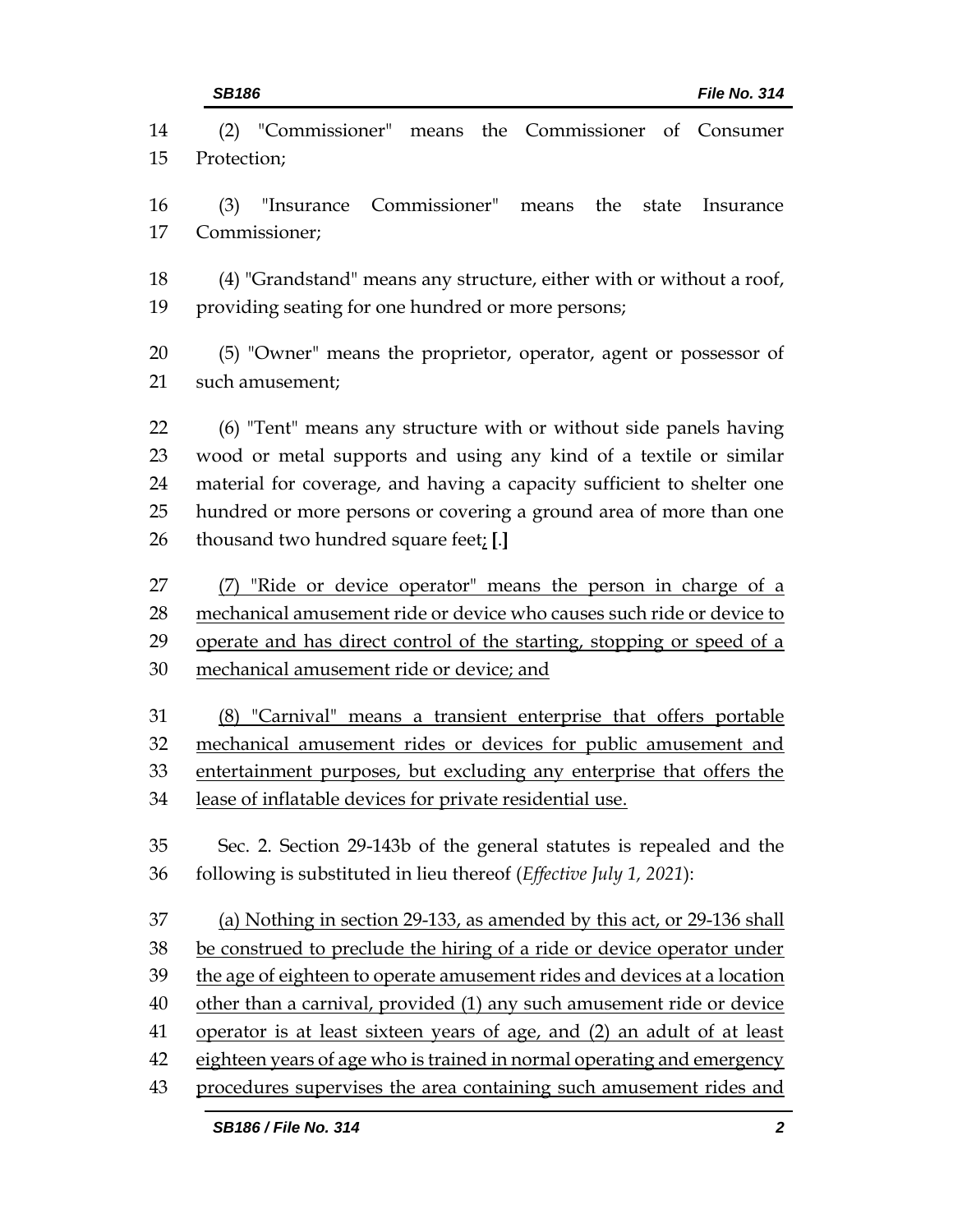# 44 devices.

45 (b) Nothing in section 29-133, as amended by this act, or 29-136 shall be construed to preclude the hiring of certified lifeguards under the age of eighteen to oversee aquatic rides and devices such as pools, water slides, lazy rivers, or interactive aquatic play devices, provided an adult of at least eighteen years of age who is trained in normal operating and emergency procedures supervises the area containing such aquatic rides or devices.

This act shall take effect as follows and shall amend the following sections:

| Section 1 | <i>July 1, 2021</i> | 29-133  |
|-----------|---------------------|---------|
| Sec. 2    | July 1, 2021        | 29-143b |

### *GL Joint Favorable*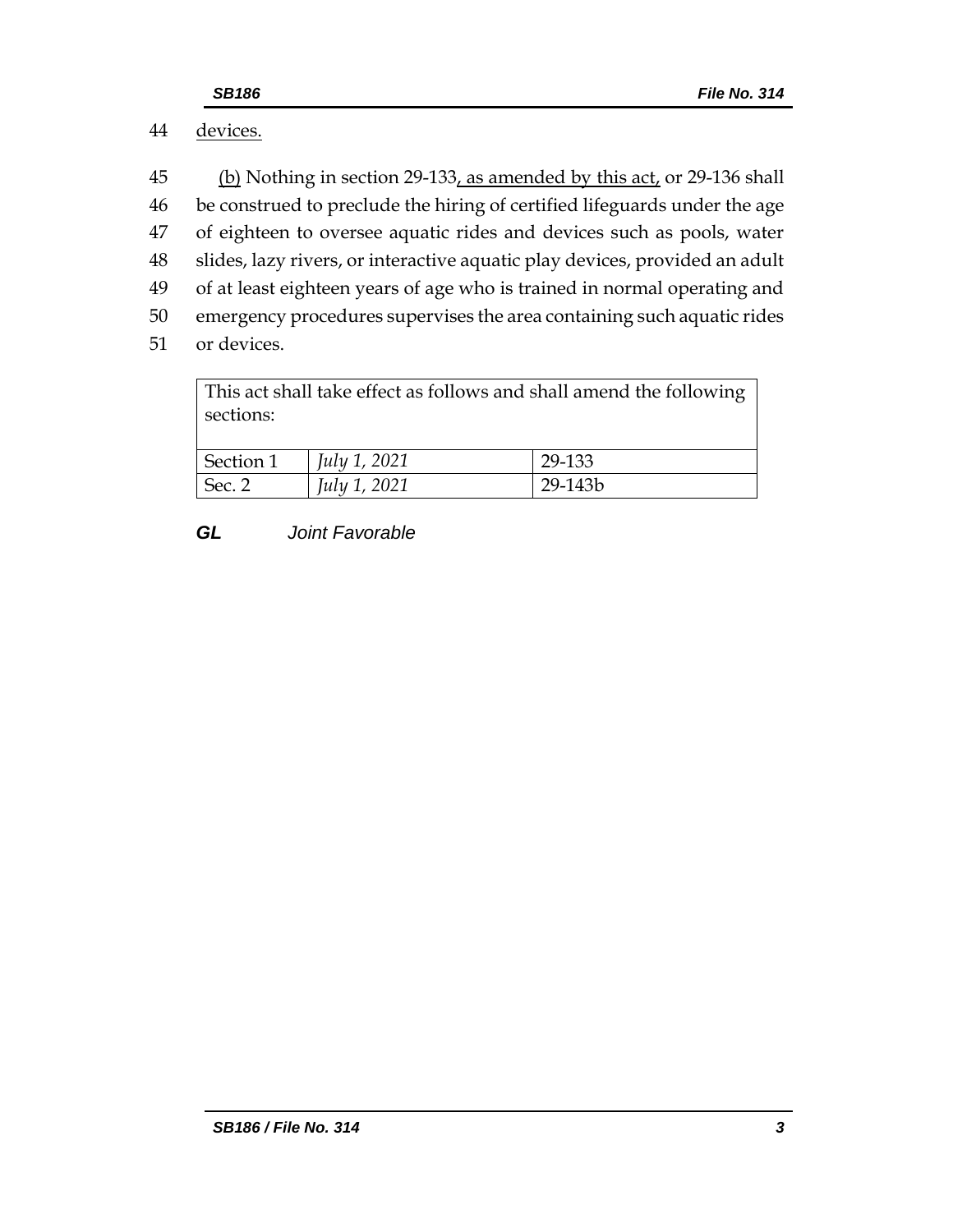*The following Fiscal Impact Statement and Bill Analysis are prepared for the benefit of the members of the General Assembly, solely for purposes of information, summarization and explanation and do not represent the intent of the General Assembly or either chamber thereof for any purpose. In general, fiscal impacts are based upon a variety of informational sources, including the analyst's professional knowledge. Whenever applicable, agency data is consulted as part of the analysis, however final products do not necessarily reflect an assessment from any specific department.*

## *OFA Fiscal Note*

*State Impact:* None

*Municipal Impact:* None

#### *Explanation*

The bill lowers the minimum age for amusement park ride or device operators resulting in no fiscal impact to the state.

*The Out Years*

*State Impact:* None

*Municipal Impact:* None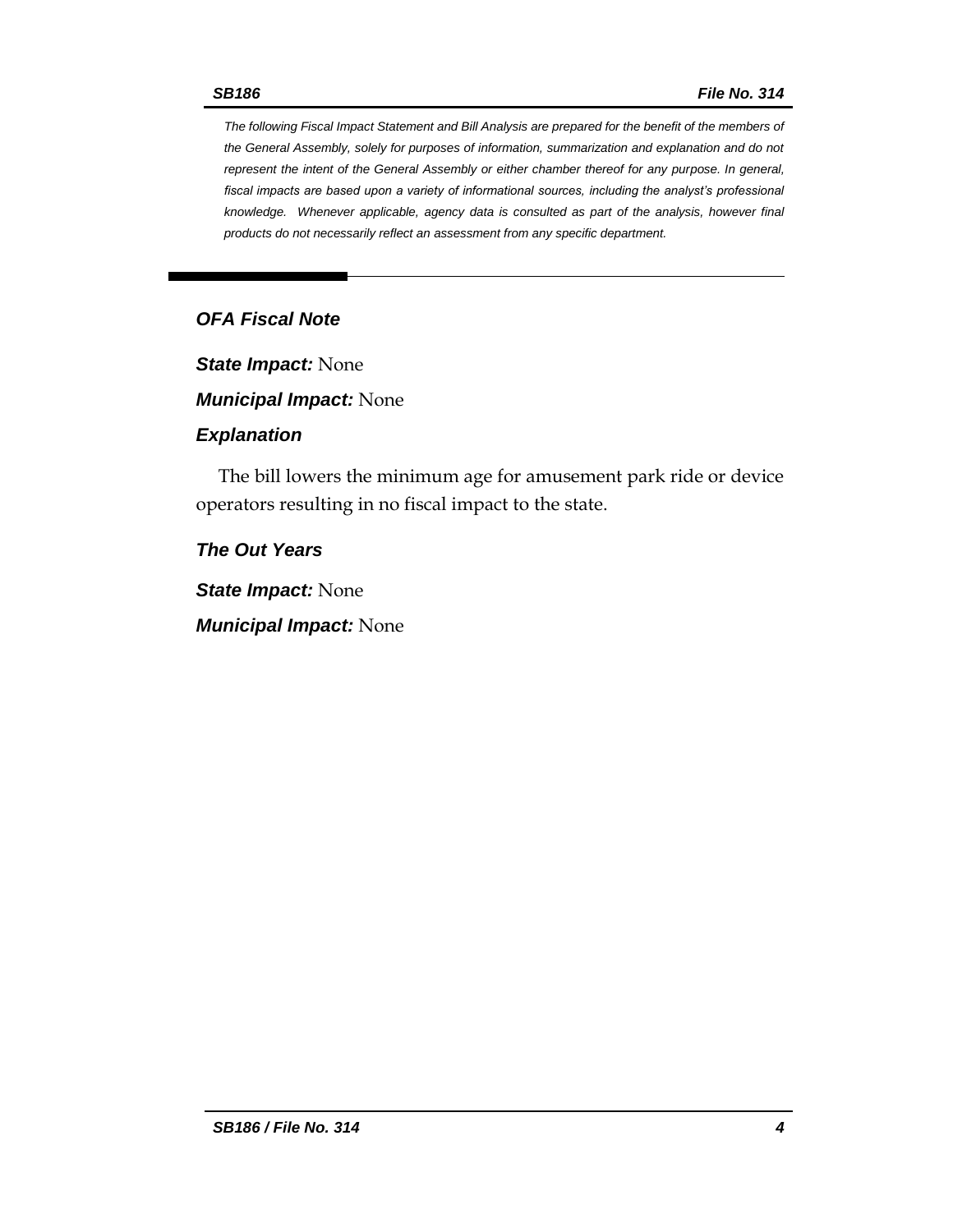### **OLR Bill Analysis SB 186**

### *AN ACT ALLOWING PERSONS SIXTEEN YEARS OF AGE OR OLDER TO OPERATE RIDES AT AMUSEMENT PARKS.*

#### **SUMMARY**

This bill lowers the minimum age for amusement park ride or device operators from 18 to 16, which is currently set in regulation. The bill excludes from this lowered age requirement operators at "carnivals," which the bill defines as transient enterprises that offer portable mechanical amusement rides or devices for public amusement and entertainment, but not those that lease inflatable devices for private residential use.

Under the bill, if an operator is under age 18, he or she must work in an area that is supervised by someone who is (1) at least age 18 and (2) trained in normal operating and emergency procedures.

Under the bill, a "ride or device operator" is someone in charge of a mechanical amusement ride or device who operates it and has direct control of (1) starting or stopping it or (2) its speed. Under existing regulations, operators must be (1) properly trained, familiar with, and adequately supervised to ensure safe operation and (2) trained in normal and emergency shut-down procedures (Conn. Agencies Regs. § 29-136-7a).

The bill also makes technical and conforming changes.

EFFECTIVE DATE: July 1, 2021

#### **COMMITTEE ACTION**

General Law Committee

Joint Favorable

*SB186 / File No. 314 5*